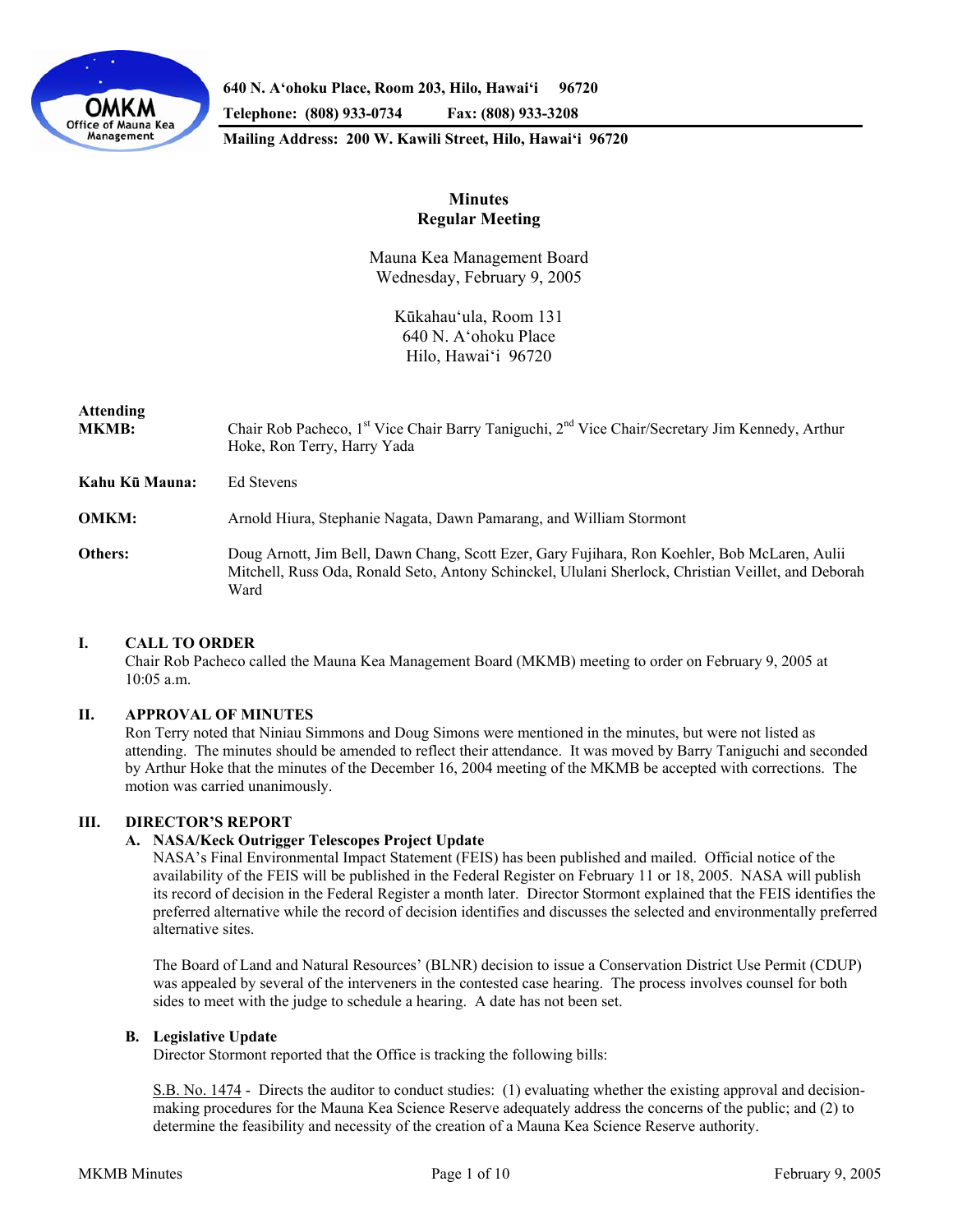Director Stormont stated this is very similar to the proposed resolution introduced last year by Senator Lorraine Inouye, except this year it is being introduced as a bill. The Office is working with Senator Inouye's staff with suggestions for language changes to the bill. Last year the resolution passed out of the Senate and crossed over to the House. It was not heard in the House and the resolution died. This year S.B. 1474 was co-introduced by Senator Lorraine Inouye and Senator Clayton Hee, Chair of the Senate Higher Education Committee.

H.B. No. 18 - This bill clarifies the authority of the University of Hawai'i to manage any real property owned or leased by the University or under its control. If it passes, it will give the Board of Regents (BOR) authority to promulgate rules under Chapter 91, Hawai'i Revised Statutes. Director Stormont attended a hearing of the House Higher Education Committee on February 3. Testimony was presented on behalf of the University by Ruth Tsujimura, Associate General Counsel. This measure was deferred pending action by the Senate.

S.B. No. 904 - This bill is similar to H.B 18. In addition to measures contained in the House bill, it would also allow the BOR to assess fines for violation of University rules.

Director Stormont attended a hearing held on February 8 before the Senate Higher Education Committee. He was asked to provide specific examples of the need for rules on Mauna Kea. There was discussion regarding the Department of Land and Natural Resources' (DLNR) willingness to allow the University to make its own rules for lands it manages even though they are situated in the conservation district. Senator Lorraine Inouye asked questions which only DLNR and the Attorney General (AG) could answer. A follow-up hearing was scheduled for February 15 at which time DLNR and the AG's office was asked to be present to answer questions. There was no public testimony.

If this bill passes out of the Higher Education Committee, it will go to the Judiciary and Hawaiian Affairs Committee.

### Discussion

Chair Pacheco asked if Senator Lorraine Inouye talked about her vision regarding the relationship between the authority and the University, the lessee. Director Stormont replied no. She wants an independent third party to assess the current situation regarding stewardship of the mountain and to see if improvements need to be made with the existing management structure.

At present there is no companion House bill to S.B. No. 1474.

## **C. Commercial Permitting Authority Update**

At the January BOR meeting, the Regents approved accepting responsibility and authority for the permitting commercial activities in the Mauna Kea Science Reserve. Current DLNR permits will roll over into temporary University permits using the existing DLNR language. The Office of Mauna Kea Management (OMKM) is working with the General Counsel's office on modifying these temporary permits and developing a broader range of commercial tour permits, such as day-use only permits. However, the Office is waiting to see whether the legislature will grant rule-making authority to the University (e.g. H.B. 18) before moving forward with issuing new "University" permits.

Harry Yada asked if the Board will be presented with an action item on this matter. Director Stormont said not for rolling over the existing permits. But, the Board will be asked to take action on any newly developed permits.

Mr. Taniguchi asked if it is necessary to get BOR approval for the temporary University permits. Director Stormont stated no. The BOR approved the issuing of temporary University permits at the same time it accepted the responsibility and authority for commercial activities.

In response to Ed Stevens Director Stormont confirmed that there were still only nine existing permitted commercial operators. Director Stormont remarked that the number of unpermitted operations has decreased since the ranger program has been in force.

Mr. Stevens asked if paragliders were considered a commercial venture and if they were permitted. He has seen them in the Natural Area Reserve (NAR). Director Stormont replied they are not permitted. Chair Pacheco stated activity in the NAR requires a permit from NAR.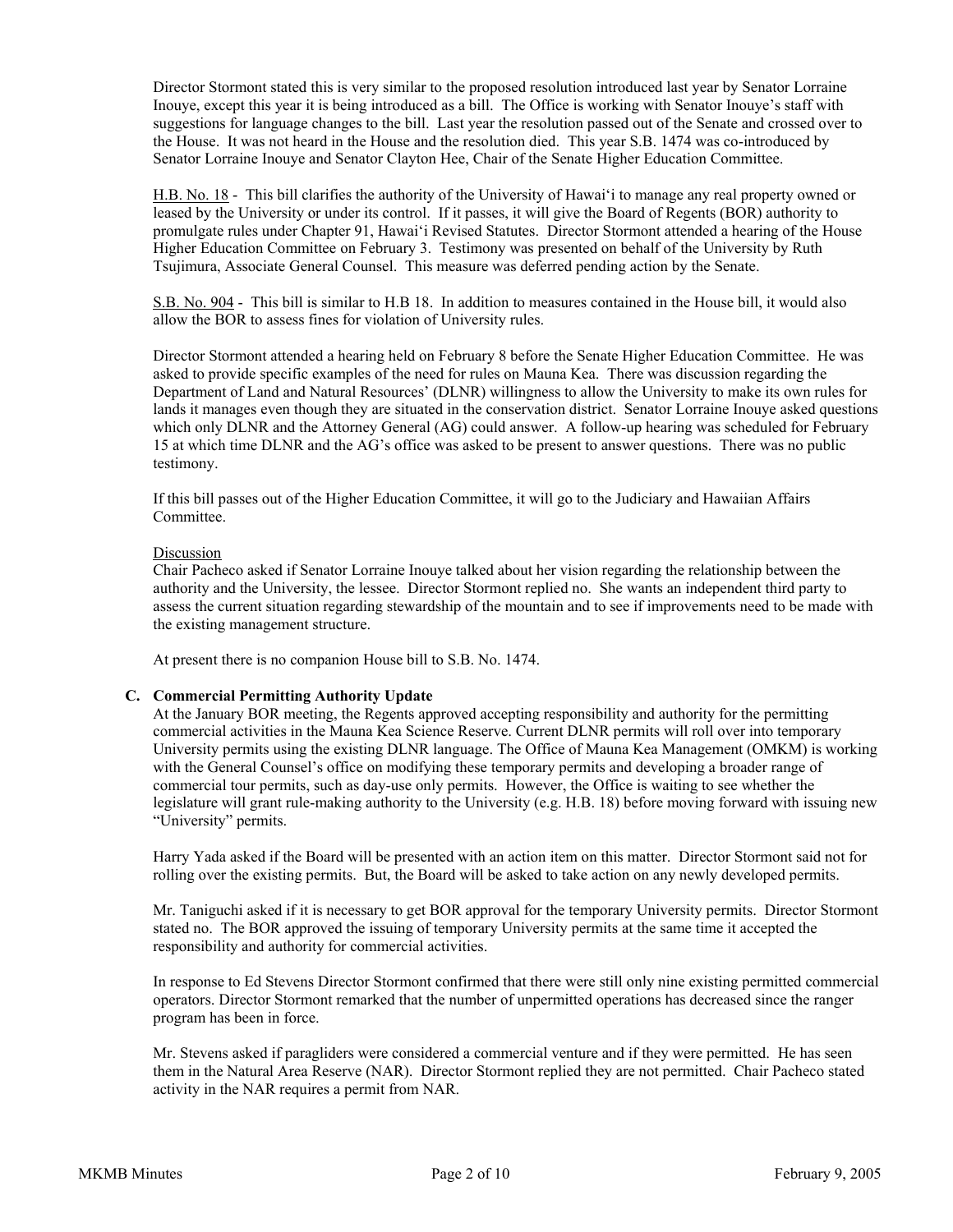Mr. Hoke asked about the presence of commercial operators for snow activities. Director Stormont said there were none reported.

### **D. Weather Conditions on the Mountain**

Director Stormont reported that, due to the several recent storms, the Mauna Kea Support Services (MKSS) staff had to work hard to clear the road after each storm. There were two incidents: the first involved a snowboarder who sustained injuries requiring ranger assistance; and the second, a vehicle with a full load of snow rolled off the road at the summit switchback. Following the most recent storm, Director Stormont received a call complimenting the rangers and Visitor Information Station (VIS) staff for dealing with the crowd and handling them in a very responsible and professional manner.

#### **E. Ranger Recruitment**

The ranger corps is back to its full complement of five rangers. Kenyan Beals accepted the position and started in mid-January. Rangers work three days on the mountain with three rangers on staff on Saturdays.

### **IV. COMMITTEE REPORTS**

#### **A. Kahu Kū Mauna**

#### Visitor Count on the Mountain

Mr. Stevens gave a report on the last council meeting held on January 19, 2005. Members discussed last year's visitor count on Mauna Kea. If the figure of 100,000 is correct, that would mean there was a little less than 300 visitors a day. Even 150 visitors per day is a matter of concern for the Council. In the interest of safety and resource protection, it might be necessary to look into crowd control - how to keep people from wandering into sensitive areas and staying on recognized trails. Just prior to today's Board meeting, Mr. Stevens discussed this issue with Ron Koehler who offered to provide a more detailed count to separate the numbers and show how many stop at Hale Pohaku, and how many continue on up the mountain. Mr. Stevens asked if the Office is considering studying this issue. He is aware that the Office needs the authority to develop rules and regulations, but still wanted to know if the Office was thinking about looking into this matter.

 Chair Pacheco stated the Office will be commissioning a study of commercial activities on the mountain. It could be expanded to include all public visitation and use on the mountain, especially during snow days. He also stated that, collectively, the permitted commercial operators are subject to a maximum of 252 people per day for the evening tours. They usually do not reach the maximum. There are only a few commercial tours during the day. In the evening most operators are on the summit for about a half hour. All operators, with the exception of one, do not allow their passengers to walk around the summit. Passengers stay on the graded areas around the observatories to watch the sunset. Chair Pacheco suggested that the Council send letters to the legislature supporting the bill to give authority to the University to promulgate rules.

 Mr. Stevens is in favor of including all public use in the study. The council is more interested in the number of visitors who go up the mountain for other than snow play.

 Mr. Koehler stated he would need to study the data more and check the source of the information to determine whether the numbers reflect those going to the VIS, summit or both. He was sure it was not from the vehicle counter. Jim Kennedy felt it would make sense to understand how many people go to the summit, and how many are on the summit at any one time. Three hundred people on the mountain over the course of 10 to 12 hours a day might not be that many. Mr. Stevens stated he was comfortable with commercial operators because they exercise control. His concern is with people in rental cars. Dr. Terry suggested establishing areas and trails where people are welcomed and encouraged to go. Mauna Kea is a fantastic place to hike, but he shares Mr. Stevens' concerns about overuse and inappropriate use.

 Mr. Stevens stated the most critical areas where the most precious cultural treasures are located are in the NAR, an area over which we have no control. There are excellent trails in the NAR but they should be established as authorized walking trails. Generally, hikers have good intentions and are in harmony with the environment. It is those who don't know or don't have a feel for the environment that we need something in place to discourage them. Chair Pacheco stated, in his opinion, the most effective and easiest would be to prohibit non four-wheel drive vehicles on the mountain.

 Director Stormont stated it is difficult to tell someone they cannot go there, because in fact, they can. Without clear authority to regulate he is hesitant to disallow activities. There have been non-permitted incidents involving activities in the NAR. Rangers called the Department of Conservation and Resources Enforcement (DOCARE) to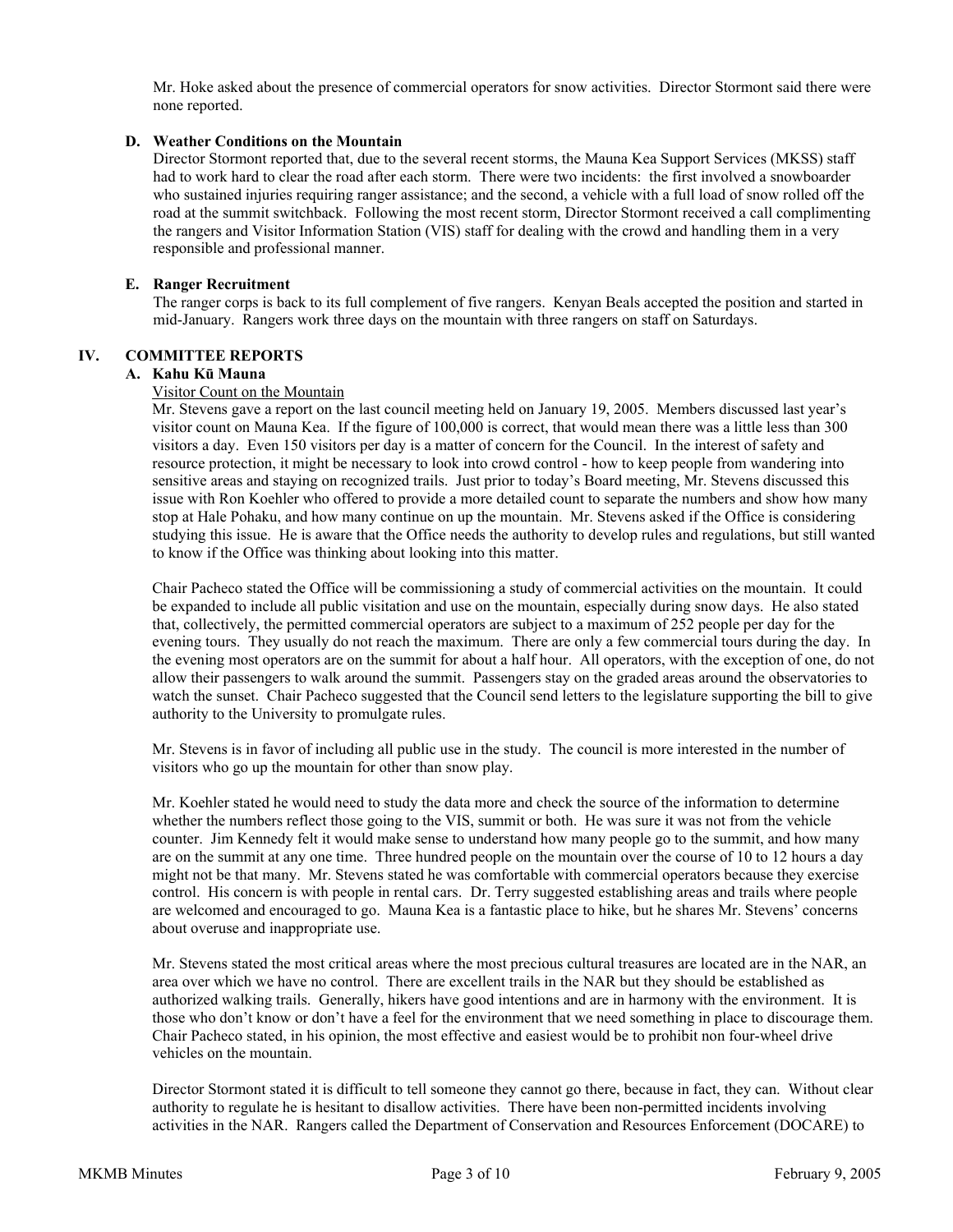report these incidents and DOCARE officers responded. Even though the University does not have legal authority in the NAR we do have some level of oversight.

### MOA for the NAR

 Mr. Stevens requested in the past that priority be given to the proposal to develop a Memorandum of Agreement (MOA) between the University and NAR. He would like to see OMKM provide oversight for the NAR. Director Stormont replied he will revisit that issue. There was some action on it, but it got shelved. The original thinking was to prepare a document that identifies responsibilities, as well as serve as a communication plan.

### **B. Committee Reports**

#### Environment

Dr. Terry agreed to chair this committee. He met with Associate Director Nagata and put together a list of past members who may want to serve again. The committee will be meeting on Tuesday, February 15 at 4:00 p.m. Dr. Terry asked Ms. Debbie Ward, a committee member, if she had any comments.

 Ms. Ward said it has been awhile since the committee last met and she is looking forward to meeting with the new members. One of her goals for the committee is to have a summit-wide management plan in writing. She understands the Board feels they are doing good management, and yet feels the public would feel more comfortable if there was a management plan that could be looked at, responded to, and addressed by a number of people and not just members of this Board. That management plan has been directed by DLNR in its recent decision to approve the Keck Outrigger project. This plan is supposed to be developed within the next two years. Ms. Ward felt that is something she would like the community to address along with this body as a whole. Dr. Terry shared her concerns and stated whatever work being done here should be viewed as work in progress and recognize there is a long way yet to go. Anyone wanting to attend the meeting was welcomed.

### Hawaiian Culture

Director Stormont reported the committee met and started to interview individuals regarding protocols that are in practice on the mountain. They had a very good interview with Mr. Stevens in January. Mr. Stevens was also helpful in refining the instrument used in the interviews. The meeting scheduled for Saturday, February 12, has been postponed to early March.

#### Bishop Museum Protocol Project

 Mr. Taniguchi asked about the status of the Bishop Museum protocol project. Director Stormont stated that the letter requesting information on the project and funding has not been sent. The Office does not know the status of the project. In response to Mr. Taniguchi's question of how much funding was left, if any, Associate Director Nagata replied we were told a ballpark figure of about \$20,000 remains.

## **V. OLD BUSINESS**

## **A. Institute for Astronomy's Request to Install a Seeing Monitor at the 13 North Site**

See Attachment 1 for summary of project.

#### Discussion

Mr. Stevens stated Kahu Kū Mauna supports OMKM's recommendation. In view of the changes put forth, the project warrants more scrutiny. Mr. Stevens asked how many feet of fiber optic cable would be used and how would it be laid. Bob McLaren replied a few hundred meters of fiber optic cable would be used and laid on the surface along side the road and IfA fully intends to keep the cable on the surface, as this is a temporary installation. There would be no anchoring for the cable; it will simply rest on the surface. The cable is in lieu of using radio transmitters, which are not allowed in the Science Reserve. The intention is to lay the cable by hand and there will be no excavation. Dr. McLaren further noted that this can be discussed in detail in the review process.

 Dr. Terry inquired if IfA would have any problem with classifying this as a minor project. Dr. McLaren replied not in principle. They would, however, like to move on this. If the Board and Office foresees moving this in four to six weeks it would help IfA a lot in terms of its schedule. Chair Pacheco stated the review process needs to be completed within 30 days; to which Dr. McLaren replied he was comfortable with that.

Mr. Stevens asked if the purpose of this testing is to determine the suitability of the area as a site for the Next Generation Large Telescope (NGLT). Dr. McLaren answered yes. It is necessary to know whether the atmospheric conditions in the northwest plateau are of the same high quality that you see on the summit ridge. It is believed to be the case, but it is not certain.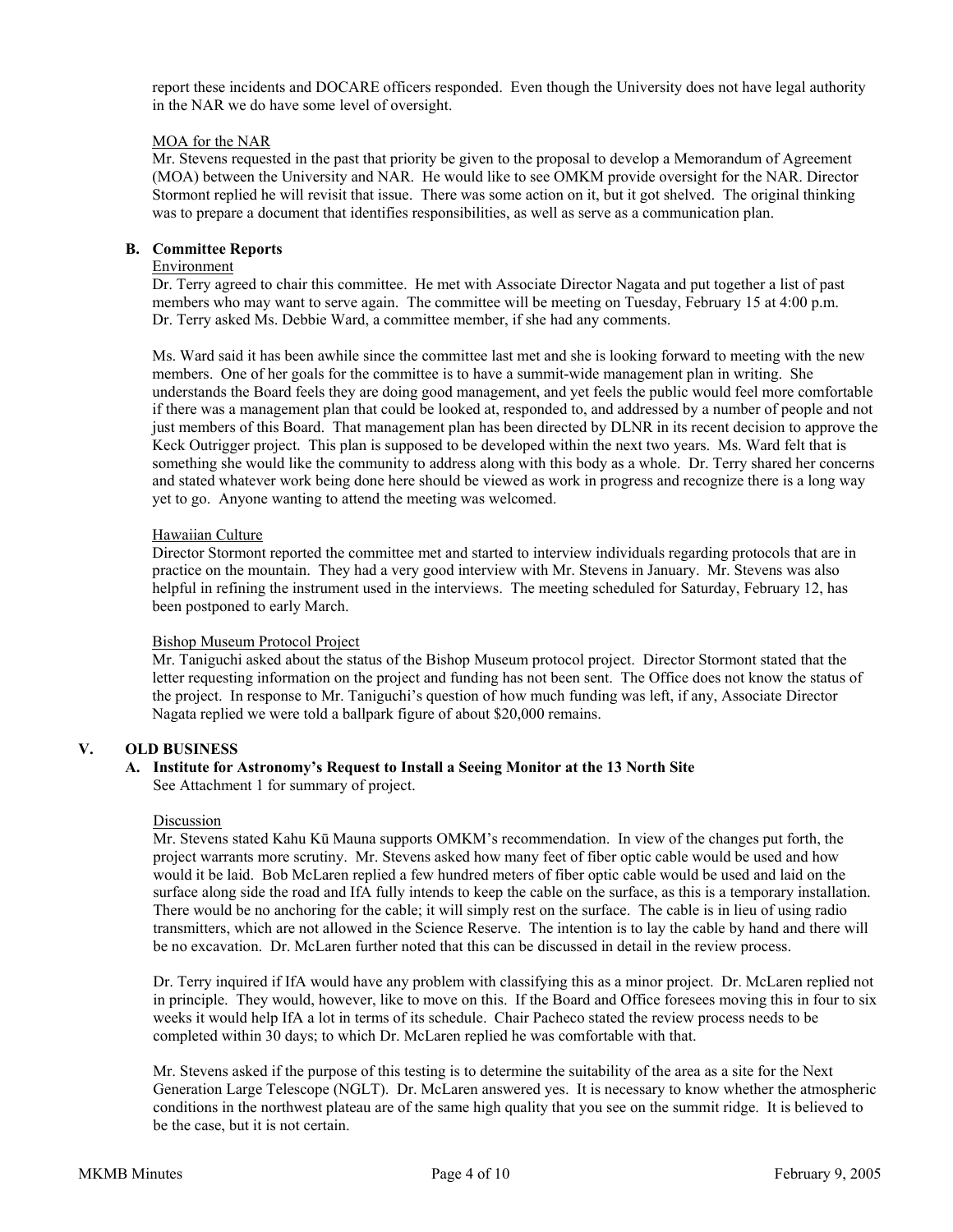Mr. Stevens stated currently the project is site specific to 13 North, but the potential of this testing could be wider than just 13 North. Dr. McLaren replied there is no proposal or intention at this time to test any other location. It is believed that 13 North sufficiently represents the area. But it is possible that something unexpected could arise. Currently, the intention is to base a decision solely on the up to three years study at 13 North .

Mr. Yada asked if IfA knew DLNR's position on the permitting of this project. Dr. McLaren stated that following a briefing to DLNR just before Christmas, IfA was asked to submit a departmental permit application. The permit application was submitted on January 10. IfA has not yet received a response. Mr. Yada also asked Dr. McLaren what is IfA's opinion on Chapter 343, that is, the position that an Environmental Assessment was not needed in connection with the departmental permit. Dr. McLaren stated as far as he understood there is no absolute connection between the two.

Mr. Yada asked who representing the University makes a decision regarding claiming an exemption – is it IfA or OMKM? His concern was where does the decision to claim an exemption on behalf of the University rest in a situation like this compared to a developed facility. Mr. Yada then asked if any pre-consultation was done. Dr. McLaren replied they did talk with the Chair of DLNR and informed him what they intended to do. Mr. Yada repeated his statement that there was no pre-consultation under 343 in terms of the process. At this point, Chair Pacheco interrupted saying this discussion was more germane to the next agenda item and requested to return to the discussion of classifying this project as a minor project.

### Action

It was moved by Ron Terry and seconded by Arthur Hoke to adopt OMKM's recommendation to classify this project a minor project. The motion was carried unanimously. Director Stormont asked for the Board's decision on how to proceed with the minor project review.

Alternative 1. The Board appoint a review committee and grant the review committee authority to approve each phase. The committee makes its recommendation to the Board, who in turn makes its recommendation for approval/disapproval of the project; or

Alternative 2. A second alternative is to have OMKM review the project and bring its recommendation to the Board for its approval.

It was moved by Barry Taniguchi and seconded by Arthur Hoke to proceed with Alternative 2. To have OMKM review the project and bring its recommendation to the Board for its approval. The motion was carried unanimously. Mr. Taniguchi clarified the Board will need to have another meeting within 30 days.

## **B. MKMB Role and Responsibilities**

#### Obtaining More Status and Responsibilities to the MKMB

Based on the Master Plan, MKMB is strictly advisory. Mr. Taniguchi commented that the Board and OMKM should have more authority and responsibility. This could be accomplished by putting OMKM and MKMB under the president's office. The Master Plan may need to be amended to give the Board a system-level position.

 Chair Pacheco stated that there were discussions about this when this Board was created. The Master Plan contained ambiguities and even some contradictions. This could be one of the reasons for a bill like the one introduced by Senator Lorraine Inouye. He also felt the public may not be aware there is a venue for it to participate in the management of the mountain. Personally he would not want to see a new state authority created.

 Mr. Taniguchi commented there would be a lot of other issues as well, e.g. the lease which is with the University and not with the authority. Since the University is the lessee and the University can control its lands, we should try to work within the university system and elevate the MKMB to a higher level. He believes creating a new authority would be worse than what currently exists.

Chair Pacheco added, what does this Board do? Why are we here, and what kind of influence do we have over the management of the mountain in the long term? It would be helpful if staff developed a proposal regarding where this Board could be placed within the university system and how to address the dilemma regarding the decision making process and management of the mountain. Also how would the proposed changes alleviate and facilitate the community's input into the management of the mountain? If these issues are not resolved the University and IfA will continually be faced with the same issues and fights.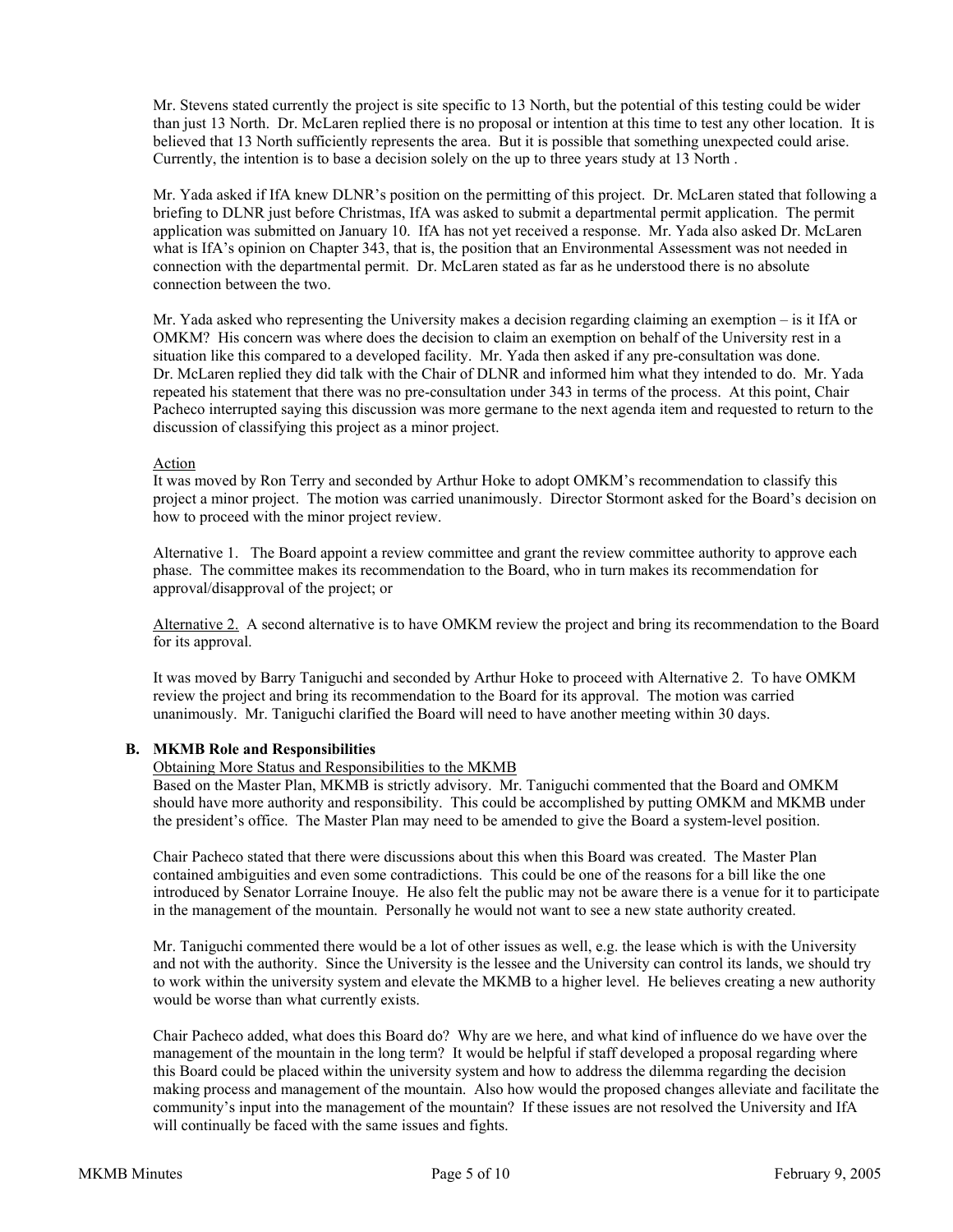With respect to committees, Dr. Terry had earlier recommended that committees serve as public arenas for input in the management of the mountain.

Mr. Taniguchi suggested an idea he heard from someone that IfA be brought to UH Hilo. This would put UH Hilo in complete control of the mountain. In response to Mr. Taniguchi's questions whether IfA was ever under the system, Dr. McLaren replied it was always under Manoa.

Chair Pacheco opened up this discussion to the public for insights on this issue.

#### Who is Responsible for Chapter 343 Determinations

Dr. Terry asked about the handling of the exemption issue, a subject that was brought up at the last meeting, and which Mr. Yada brought up today. Who is in charge? Does MKMB have any say in this? Should MKMB require consultation? Dr. Terry felt we should revisit the idea of an exemption list for the mountain itself.

Dr. McLaren stated if a workable, practical mechanism for doing Chapter 343 determinations could be developed it would be better to have it done outside the organization that is proposing it. It would need to be properly set up with associated responsibilities because determinations made could be challenged. Dr. McLaren thought that, in principle, OMKM could do that. It would be a significant responsibility. They could rely on the Environment Committee to provide advice and guidelines. From his experience, it would be a good way to go. He is not opposed to it as long as it is clearly constituted to function properly. Dr. McLaren added that in the early 70s, some of this was done by Facilities Planning, a system's office within the university.

#### Distrust of the University and Decision Making Policy

Dr. Terry asked Chair Pacheco what his view was on the bill for the audit. Will the audit come up with some creative ideas for empowering our Board? Chair Pacheco stated he did not know, but there seems to be continued mistrust and dissatisfaction of what is happening on the mountain. Dr. McLaren added many of the ideas currently being discussed were raised during the Master Plan deliberations and are summarized in the final chapter of the Master Plan.

 Mr. Taniguchi stated he may be wrong, but there seems to be a basic distrust of the University. It is not only about the IfA, but the University in general, and DLNR. There is the perception that neither entity can manage Mauna Kea. This notion goes back to pre 1996, or least pre 2000. What needs to be done, and which has not been done, is to look at what has happened since 2004 and see if things have improved. He is not saying that OMKM and MKMB are the greatest, but he believes things have improved considerably. The basis of the discontent is based on distrust for the University and DLNR.

 Mr. Yada stated, in his opinion, the legislation and attempts to form an authority basically stem from the fact that following the approval of the Master Plan, the outriggers project was the first test of the new process. The loss of confidence in the Master Plan and its processes is the result of dissatisfaction with how the process proceeded and the decisions that were made relating to the outriggers project. He believes this is the reason for the move to take the management away from the University. There is potential for making it work internally at the university – such as moving OMKM, providing more authority, and reporting to a higher level. The problem started back when NASA/Keck was developing its Environmental Assessment (EA) and was asked to do an EIS. The University should have recognized the NASA project as the first test. In Mr. Yada's opinion, NASA should have done an EIS even though it felt an EA was sufficient. The University should have taken the position that this is our mountain, our lease, and, therefore, NASA, "you do an EIS and not an EA". But, again it is not clear who makes the decision.

 Mr. Taniguchi recalled that OMKM's first recommendation was an EIS. We had taken that position, but other powers within the University decided not to follow those recommendation. This is why we need to elevate this body to get people to listen.

 Mr. Yada felt MKMB should not have been put in a position where it felt it had to recommend sending a letter to the president asking for an extension on the University's conservation district use application (CDUA). There should be a structure within UH to determine how decisions are made and who makes those decisions. Since IfA is the applicant for permits, it should not be put in a position to make decisions relating to project review and permitting. This is clearly a conflict of interest. Within the university OMKM probably represents the only "objective" third party that can make decisions.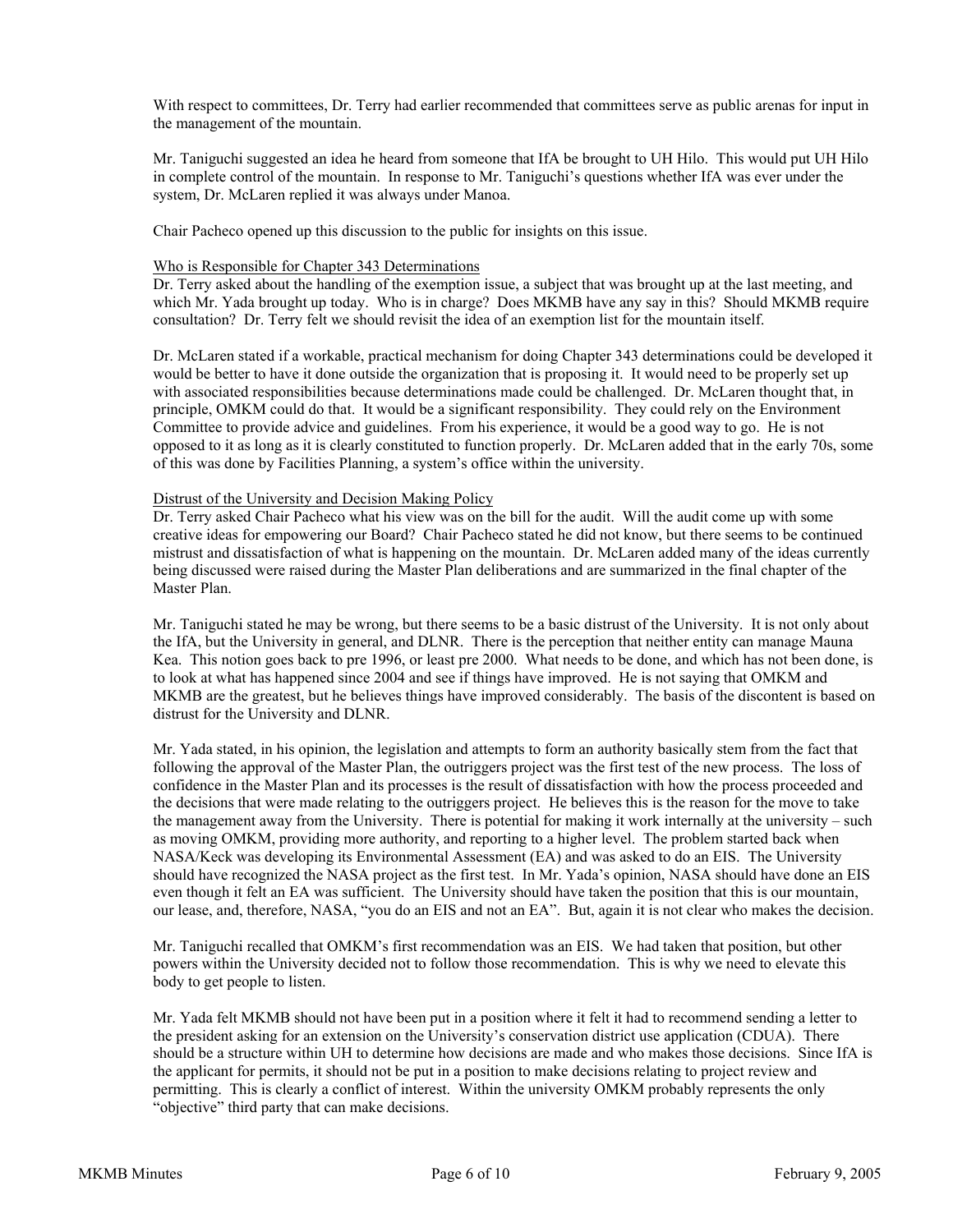Chair Pacheco felt MKMB is not viewed as objective because it is an advisory board. There is still the perception the MKMB and OMKM are part of IfA. So, how do we fix it? Is this something we need to go back to the Master Plan to revise? Is there flexibility within the Master Plan to go back and revisit this issue?

 Mr. Taniguchi felt the Master Plan needed to be amended. However, amending the Master Plan might result in the same contentious situation that occurred during the development of the Plan. The Board is aware of the issues and would not want to see people keep bringing up pre 1990's issues. The amendment should be simple – give the MKMB the authority. Mr. Taniguchi added he did not think minor projects like the ones before the Board should go to the president. The decision should be made here. The president probably does not know anything about it and will probably just sign off. We need the authority to do this.

 Associate Director Nagata suggested that if the Board was given the authority to make decisions and if there is a disagreement with the decision, then an appeal could be made to the BOR. Associate Director Nagata suggested that the Office prepare a document addressing the issues raised at today's meeting. Board members responded positively to this suggestion. Chair Pacheco added developing a "laundry list" of decision making issues and problems would be a good start. It could also be reviewed by IfA and Mauna Kea Support Services for their comments.

 Mr. Yada commented he did not think any applicant, including the IfA, would want to go through what NASA is experiencing. He feels the University will continually face NASA-type situations until such time the University, internally, clearly defines the lines of authority. Further the University must create the perception that there is an independent body making critical decisions on behalf of the University, and that the decision making includes the public.

 Debbie Ward commented that the Master Plan called for the establishment of OMKM and this management authority and included the number of telescopes to be built in the future. But the Master Plan was not taken to DLNR for approval. One reason relates to an executive order dating back to the early 1980s that asked the University to establish the carrying capacity for the number of telescopes that could be built on the mountain. The decision was that there would be 13 telescopes. That number has been exceeded, or at least reached its limit. With the Kecks, it would exceed 13. The Master Plan stated more would be built, whether it's PanSTARRS, NGLT, or others. This concept has not been approved by DLNR. Ms. Ward thinks the reason the Master Plan was not submitted to DLNR for approval was because of anticipated resistance due to the large unspecified number of telescopes that would be added to the current number of 13. The Board needs to address the carrying capacity. How many telescopes are enough? Will footprints be recycled? Will telescopes be decommissioned? The two contentious issues of the Master Plan include: where is OMKM in relation to IfA; and how many more telescopes is this really approving.

 Chair Pacheco commented the issue of observatories versus telescopes is problematic. The public sees telescopes as observatories. They think if PanSTARRS goes up that will mean six telescopes. Actually it's one observatory.

 Ms. Ward stated that the issue of authority has to do with funding and is not just a power grab. It is a way of looking at funding resource protection, something the University ignored in the past or its attempts were considered inadequate. The idea of an authority would be to assess the telescopes a particular sum that would be used for management. This would ensure there is a natural/cultural resource protection person on staff and sufficient funds to do the types of management that needs to be done.

 Dr. Terry noted these are all important points and suggested moving along the agenda, but not neglect what Ms. Ward had to say as part of the "laundry list" because it directly ties in.

 Associate Director Nagata clarified that OMKM had a discussion with DLNR regarding whether or not to take the Master Plan to the Land Board. The discussion revealed the management portion of the Master Plan was not significantly different from the 1995 Management Plan, and therefore, it was not deemed necessary to take it to the Land Board for approval. Further, the Land Board only approved the management portion of the complex development plan that was developed by the University. They never approved the total number of telescopes. Associate Director Nagata asked Dr. McLaren if her understanding of this was correct. Dr. McLaren replied that was his understanding also. Associate Director Nagata continued saying the Land Board did not want to be put in a position where they would approve a certain number of telescopes when the scope of the projects were unknown. This is why only the management portions of the various University plans were approved by the Land Board.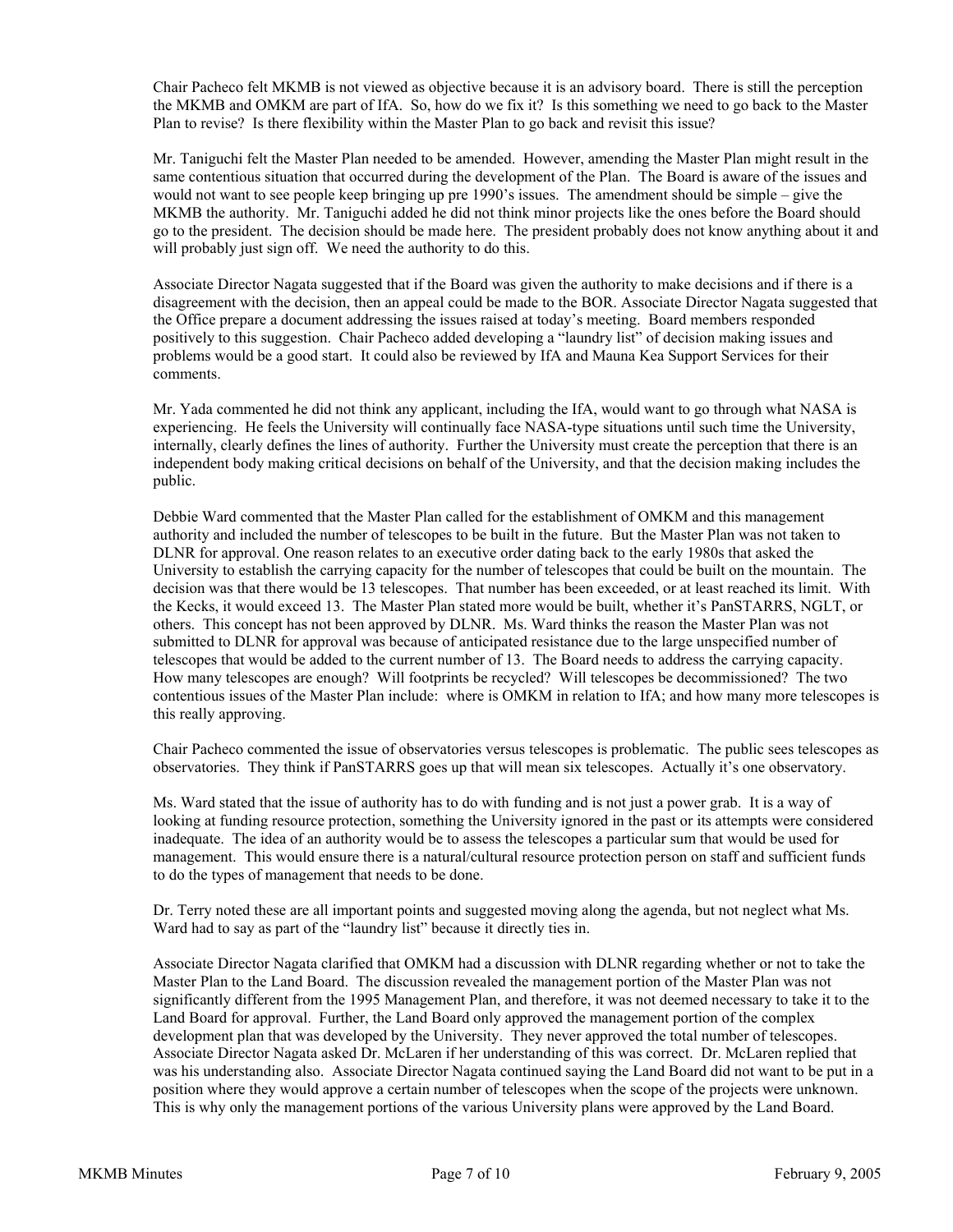Chair Pacheco reiterated that the Office will write up a "laundry list" and synopsis on these issues and provide some ideas on how this can move forward. The Office will report back to the Board in two months.

### **VI. NEW BUSINESS**

#### **A. Installation of Septic Tanks at Hale Pohaku**

See attachment 2 for project summary.

#### Action

It was moved by Arthur Hoke and seconded by Ron Terry to adopt OMKM's recommendation to classify this project a minor project.

#### Discussion

Dr. Terry asked why it was necessary to install several septic tanks instead of one central wastewater system. Mr. Koehler explained it would involve much more excavation to join all the pipes from the various facilities involved into one very large leach field. Because the location of the site is away from any ground water sources, the Department of Health agreed to allow the use of existing cesspools as leach fields. All that is required is the digging of a large enough hole to hold the septic tanks. There will not be a need for extra excavation work to establish leach fields.

Mr. Taniguchi asked if the proposed project met EPA requirements. Dr. Terry stated it would meet the requirements of the EPA and Department of Health (DOH) as stated in the proposal.

#### Use of Imported Rock as Fill.

Dr. Terry did not feel that importing rocks from Hilo was appropriate. The Saddle Road project is required to excavate rocks locally especially to avoid the introduction of alien invertebrates. Is there any thought about getting local rock? The Saddle Road project has a stock pile of cleaner rock. Dr. Terry also suggested that steam cleaning the rock from Hilo would be cheaper and better. He is not against that idea as long as the rock brought up to the mountain is guaranteed to be free of insects.

Mr. Koehler stated he has no problem with obtaining rock from the Saddle Road project and will work with Dr. Terry in determining the logistics of getting the rock. He further explained that only a small volume of rock would be needed. The project calls for three ferrocement, and one plastic, septic tanks. Backfill is not required except for the hole containing the plastic septic tank.

Director Stormont stated he had discussions with Mr. Koehler in the past about bringing up rock for road maintenance. Director Stormont queried other individuals about these same concerns. Their feedback was that typically rock that is quarried is sub-surface material and has very little, if any, organic material and do not often make good host material. Dr. Terry stated this is correct as long as it doesn't sit too long in the quarry storage area. But if it does, then there is a problem. Mr. Yada mentioned another source of gravel is the military. They have a quarry at Pohakuloa.

#### Cesspools to be used as Leach Fields

Mr. Stevens stated that since cesspools were not built to serve as leach fields how would they work here? Would it improve the treatment of the water? Mr. Koehler explained the actual treatment is in the septic tank itself. The water that flows out of the septic tank needs to go into an area where it is distributed over a wider area. Mr. Koehler explained that each septic tank will be hooked up to an existing cesspool which serves as a leach field. Mr. Taniguchi explained most of the solid waste will remain in the septic tanks, just the liquid portion will flow into the cesspools.

Mr. Stevens stated he did not see how this was an improvement. The water flows from the holding tank directly into the cesspool and not through a leach field. Chair Pacheco explained bacterial decomposition of all fecal and organic materials take place in the septic tank and does not flow out with the water. The cesspool is designed to disburse the liquid. The liquid effluent from the septic tank will be cleaner than current raw input from the sewer lines. Director Stormont added the design proposed in this project is a closed system. The septic tank will need to be pumped out periodically. It makes the system better and more sanitary.

Mr. Koehler stated a hydrologist was not commissioned to study the remoteness of the sources of ground water. Chair Pacheco replied the DOH's review of the engineer's report answers those questions. Mr. Stevens asked whether the ideas presented here would be used to address concerns regarding the cesspools on the summit. Chair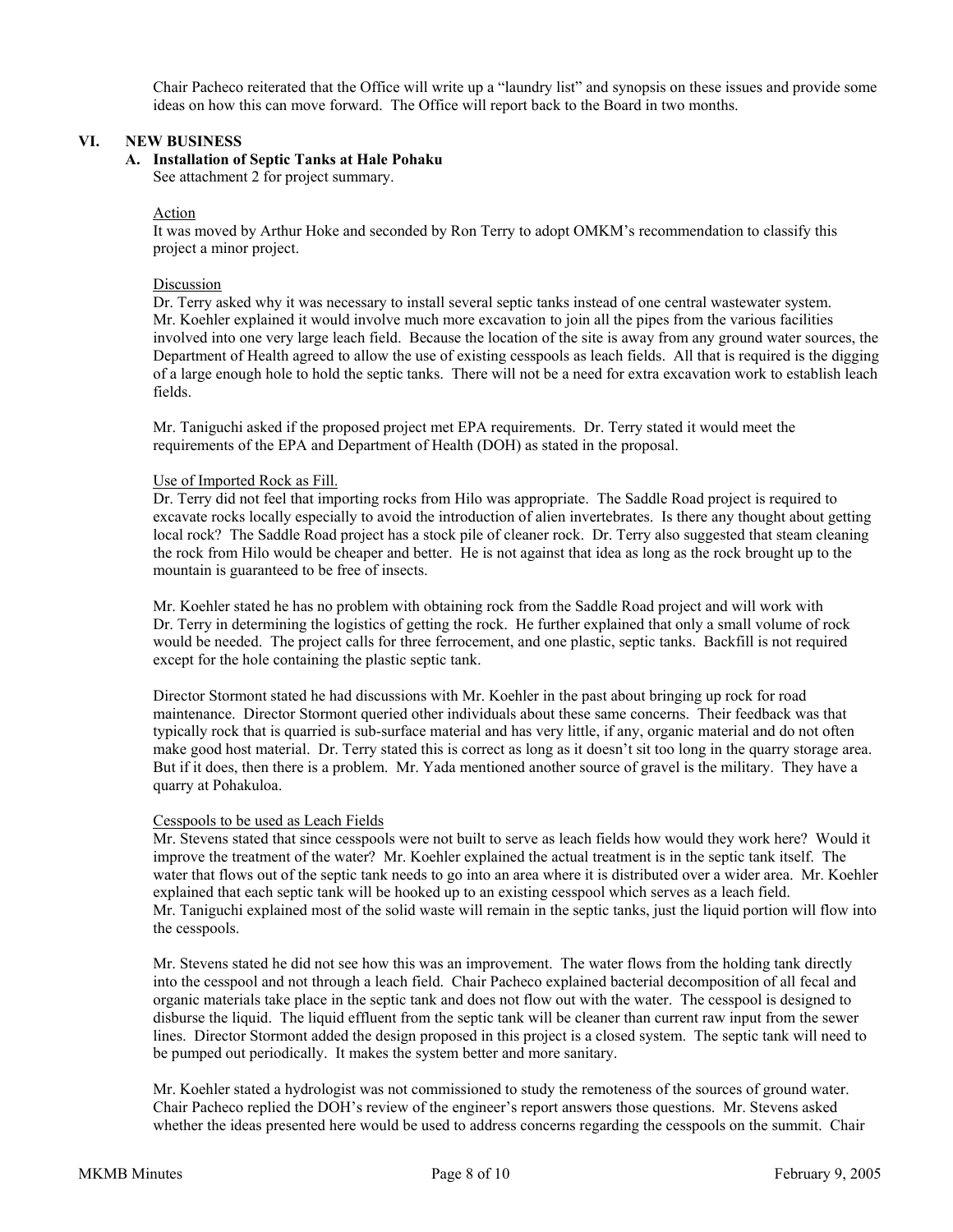Pacheco replied he is no expert, but he has discussed this with others and read that the water table is far above the lens cap on the island. It will take hundreds, if not thousands, of years to reach the water table.

### Size of Septic Tanks

Mr. Stevens asked what size cesspools needed to be replaced? Mr. Koehler replied large capacity cesspools as determined by established EPA guidelines. Mr. Stevens asked if any of the tanks on the summit fall in the large capacity category. Mr. Koehler replied there are a couple on the summit, but did not know the details. Director Stormont stated they are much smaller. Mr. Koehler added the Visitor Center has quite a bit of water use. Mr. Stevens said that now that he knows about the heavy usage at Hale Pohaku he is wondering what the situation is on the summit.

Dr. Terry commented that Mr. Stevens' major point is that we should close the cesspools on the summit. Dr. Terry asked if the Board has come out in favor of that. Chair Pacheco said he has not heard discussions about closing the summit cesspools. Mr. Taniguchi stated maybe the Board should take the lead and request the observatories do a determination in relation to EPA requirements. Dr. Terry stated that any new observatory that is developed will need to have a septic tank. He personally felt that all the old observatories, if they're going to continue to function, should also have septic tanks.

Mr. Stevens commented he was in favor of this project until he read the part about connecting the septic tanks to the cesspools because they are not designed as leach fields. Mr. Hoke stated with respect to the cesspools on the summit it would be in the best interest if cesspools were replaced by septic tanks. Dr. McLaren replied the EIS for the outriggers contains a good inventory of the summit facilities. Director Stormont replied most of the facilities already have septic tanks and there are only two or three that have cesspools.

Debbie Ward stated if we are going to do a water flush and if we are trucking the water up, we should truck everything back down again. The other thing is maybe there is an alternative to a water flush, thus reducing the amount of material requiring disposal. Dr. Terry stated he wasn't sure taking a honey wagon up and down the mountain would have less environmental impact than having no wastewater going into the mountain. These are all good issues that should be looked at and is something the Environment Committee could explore more in detail.

Ms. Ward also asked if the State Historic Preservation was consulted regarding cultural sites in the Hale Pohaku area. She knows there are some near the Visitor Center. Mr. Koehler replied that the proposed location of the septic tank at the Visitor Center is in the area where prior excavation has occurred. The only documented cultural sites in that area are pretty far away.

#### Action

Barry Taniguchi suggested incorporating the following conditions in the motion:

- a. making sure imported backfill material is free from insects and other forms of alien species;
- b. the MKSS and contractor adhere to conditions in the proposal, as well as OMKM's conditions; and
- c. IfA must receive DLNR approval before proceeding.

It was also agreed to proceed with Alternative 2. Have OMKM review the project and bring its recommendation to the Board for its approval. The motion was carried unanimously.

### **B. Results of the Design Development Discussion of the Design Review for the NASA/Keck Outrigger Telescopes Project**

Director Stormont reported he did not complete his report for the Board. When the report is completed he will transmit it to both the Board and Kahu Kū Mauna members. Director Stormont stated he would like to discuss this with council members at an upcoming Council meeting to get their thoughts on the matter.

Chair Pacheco asked if the same people were still on the review committee. Director Stormont replied yes, they are the same. Arthur Hoke represents the Management Board and Ed Stevens represents the Kahu Kū Mauna Council.

## **VII. ANNOUNCEMENTS**

## Decommissioning of Facilities

Debbie Ward stated some time ago there was a request that the Board come up with some guidelines for the decommissioning and replacement of domes. She wondered if the Board acted. She has not seen anything in previous minutes. Mr. Taniguchi stated while there was discussion on this, the Board has not acted on it. It is a bigger issue and not something we can just put together.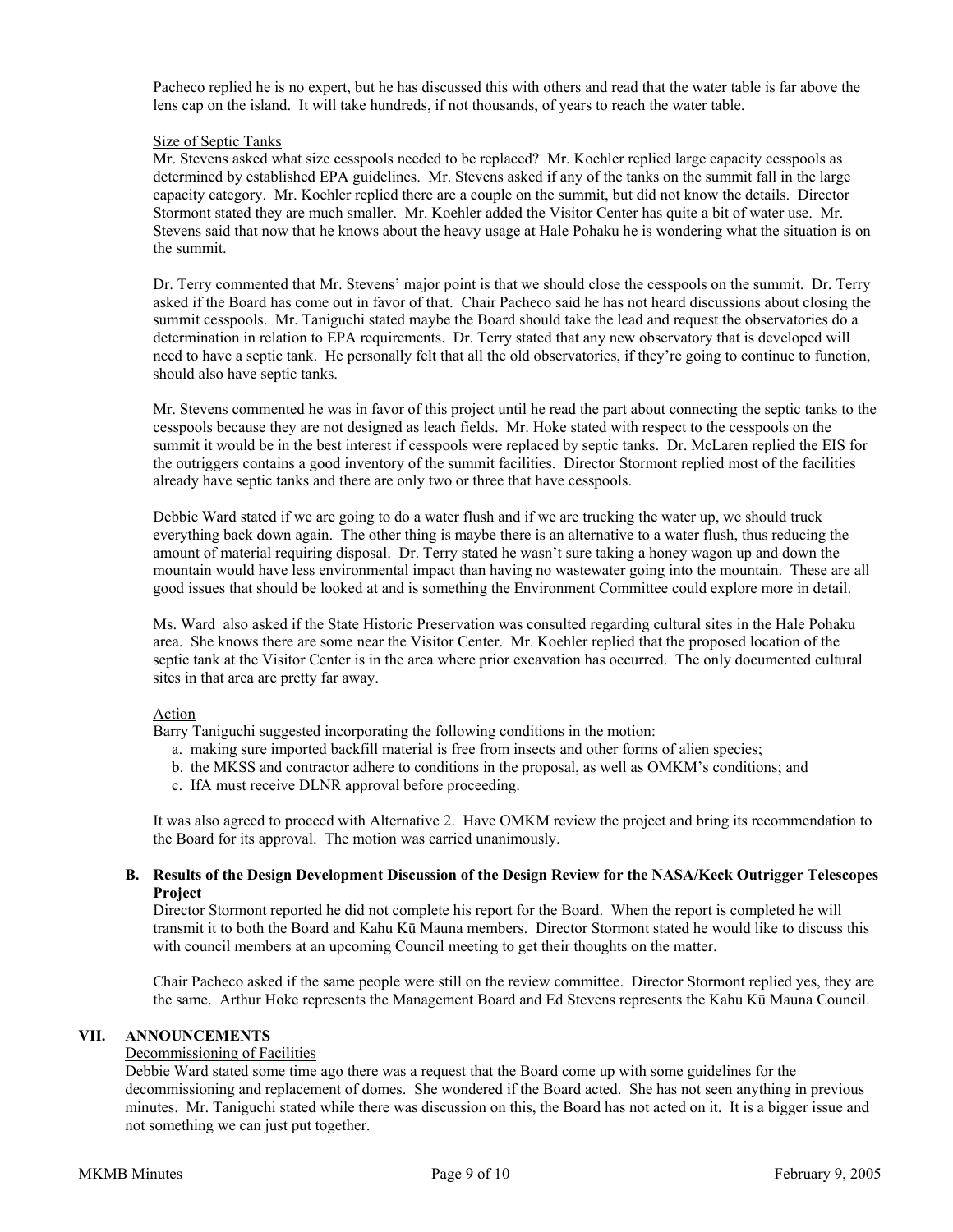Ms. Ward stated they had asked for guidance on what would be required to restore the land to its natural state because they wanted to do some cost studies with people on the mainland who would be able to do that kind of thing. She thought something should be done within the next 10 years and did not think it should sit on the table forever. She felt it needs to be addressed by the Board.

Mr. Stevens stated that this is an action item Kahu Kū Mauna is discussing right now and will be writing it up to present to the Board for consideration. In the event an observatory becomes totally obsolete, what is there to stop agencies from just walking off and abandoning its facility? We need to have some sort of performance or security bond so if they do walk off than we have the funding to dismantle. Dr. Terry asked Mr. Stevens if he was addressing the restoration of the site to its natural conditions too. Mr. Stevens reply was yes. It is very important and it needs to be included somewhere, maybe a revised Master Plan where it calls for a dismantling plan. There is only one user on the mountain who has been studying the cost of dismantling. The rest should be cognizant of that as well. If we have to, we should call for a dismantling plan from the rest of the observatories.

Mr. Yada commented this should be addressed in the subleases. He assumes there is some satisfactory return. Dr. McLaren explained there are other options that can be negotiated, but if nothing else is negotiated, then the subject holder is required to remove the improvements. Mr. Stevens remarked the wording in the lease is vague and not something he would consider a real lease document.

Chair Pacheco stated once the Board receives Kahu Kū Mauna's request, the Office can extract language from the sublease document and we can start with that.

### Memorandum of Agreement between OMKM and NAR

Mr. Stevens commented that he felt the Office is overwhelmed with tasks. Director Stormont responded the Office was quite busy. Mr. Stevens asked if staff was needed to help facilitate things. The Director and Associate Director should be managers not staff persons. He felt the Board should be thinking about how to relieve the situation. The Memorandum of Agreement with the NAR has been delayed for a long time and he understood why so he has not pushed it. He would like to see it materialize this year.

Arthur Hoke replied, if the Board was in the parent role, that would be its responsibility. The University system is in the parent role; it is their responsibility. Chair Pacheco commented there have been discussions with the Office about their staffing needs and types of personnel needed for all the different types of things going on. Do we need to staff a biologist or a cultural person? The special conditions for the Outrigger Project calls for certain types of personnel. Chair Pacheco suggested putting this on a future meeting agenda to brainstorm or have the Office present staffing plans and needs.

Mr. Taniguchi thought this would tie in to the roles and responsibilities because if we're picking up more responsibility, than we definitely need more staff.

## **VIII. NEXT MEETING**

As the Board will need to meet within 30 days, the next scheduled meeting is Monday, March 7, 2005 at 10:00 a.m.

### **IX. ADJOURNMENT**

 There being no further business before the meeting, it was moved by Dr. James Kennedy and seconded by Dr. Ron Terry to adjourn the meeting. Chair Pacheco adjourned the regular meeting at 12:15 p.m.

Respectfully submitted:

Signed by Jim Kennedy March 7, 2005 Dr. James Kennedy, Secretary, MKMB Date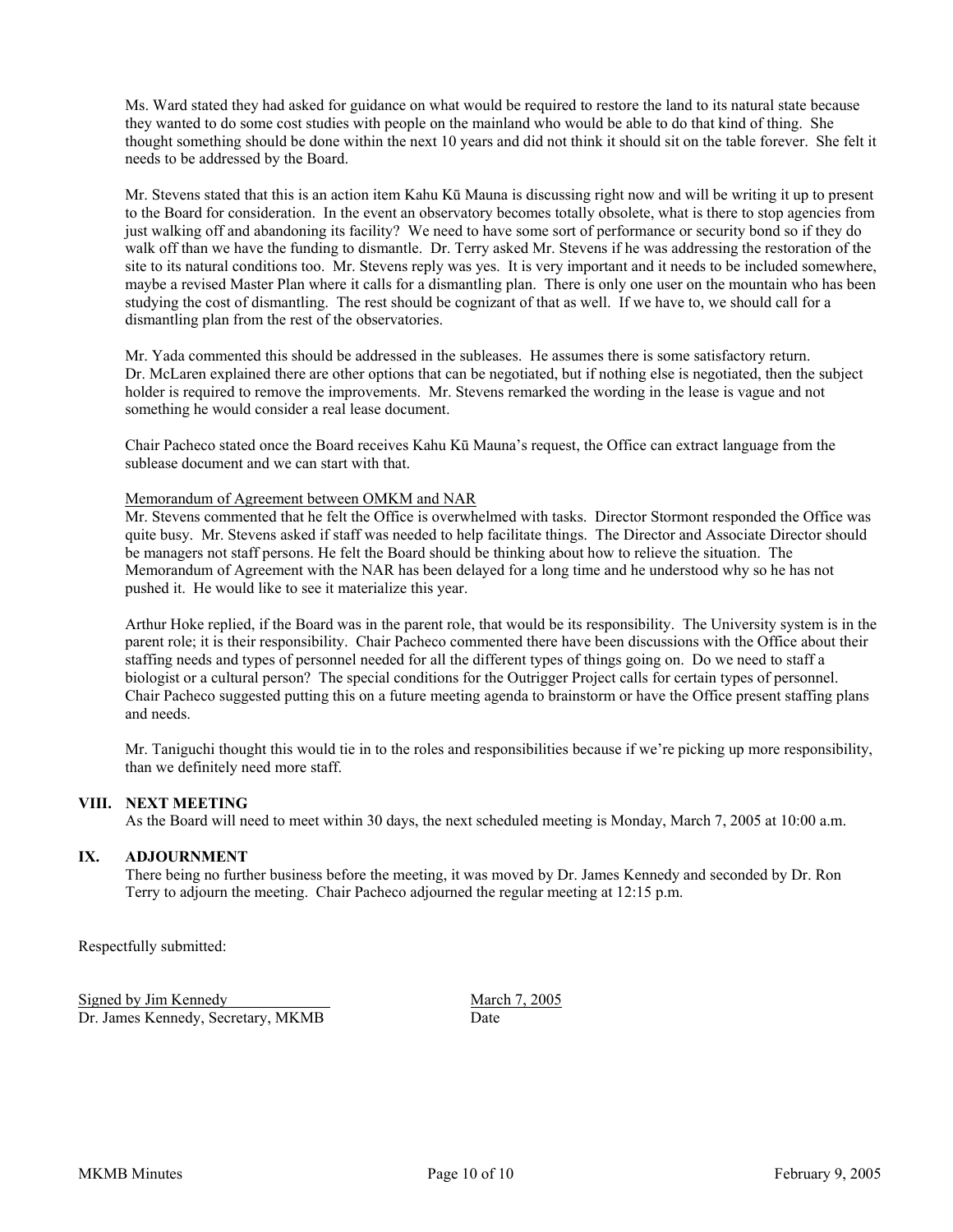### Previous Action Taken by the Board

In October 2003 OMKM received a project request from IfA to install a tower to house a seeing monitor on the Northwest plateau on the summit of Mauna Kea. At the October 28, 2003 meeting the board recommended to the President that IfA's proposed project be classified a minor project. In addition the Board approved IfA's request. The purpose of the tower and seeing monitor was to conduct seeing tests in the northwest plateau. The Board's approval was contingent pending the issuance of a permit from DLNR.

President Dobelle concurred with MKMB's recommendation.

#### IfA Change of Request

Further evaluation by IfA of the proposed site indicated it was not a suitable location due to the surrounding topography. It is now proposing to change the location to the 13 North site, which is located at the end of the road. In addition, IfA is proposing to add additional equipment, and a fiber optics communications cable between the site and the nearest SMA pad. IfA recently prepared and submitted a Departmental Permit request to DLNR based on its revised location and equipment needs.

#### OMKM Recommendation

Although the purpose and objective of the project – to assess the seeing quality on the north plateau – has not changed, the Office feels that the requested modifications to the original proposal may be sufficient to change the scope of the project.

#### OMKM recommends:

Classifying this project a Minor Project and subject to the Master Plan review process for minor projects.

(It should be noted that originally OMKM inadvertently recommended approval of the project without first undertaking a formal review as required under the Master Plan.)

If the Board recommends Minor Project classification, and if the President concurs with the Board's decision, OMKM will initiate the Minor Project review process.

#### Review Procedures for Minor Projects

The review process involves three phases. Each phase of the review requires approval. However, the Master Plan does not state who makes the approval. Further the Master Plan states the review process for minor projects should be completed within 30 days of the submittal of the review documents.

Alternative 1. The Board appoint a review committee and grant the review committee authority to approve each phase. The committee makes its recommendation to the Board, who in turn makes its recommendation for approval/disapproval of the project.

Alternative 2. A second alternative is to have OMKM review the project and bring its recommendation to the Board for its approval.

What follows either alternative is submittal of the Boards' recommendation up the chain of command.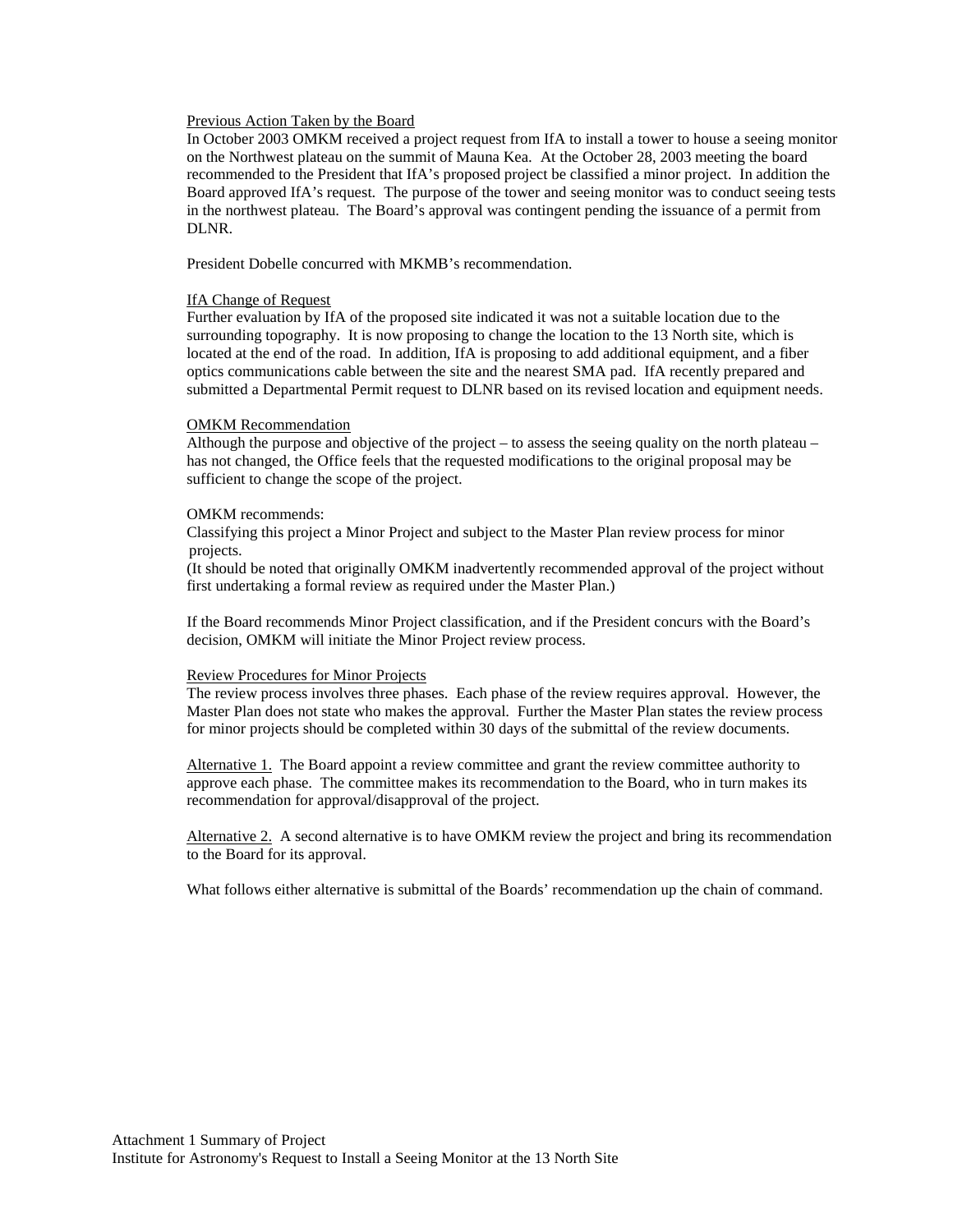UH MKSS has submitted a request to install four septic tanks at the Hale Pohaku mid-level support facilities. Board action is required for the following:

- 1. Designate a project classification insignificant or minor.
- 2. a. If the project is classified as insignificant, approve or disapprove MKSS' request to proceed with the project.
	- b. If the project is classified as minor, instruct OMKM to proceed according to the minor project review process as described in the 2000 Master Plan.

## PROJECT SUMMARY

# Background

- The U.S. Environmental Protection Agency has issued a regulation requiring the closure of all large-capacity cesspools by April 5, 2005.
- A private engineer, in consultation with the State Department of Health, has determined that five (5) cesspools at Hale Pohaku require closure.
- Cesspools at Hale Pohaku that service the common area building (currently two cesspools), two dormitory buildings (B and C, one cesspool each), and the Visitor Information Station (one cesspool) require replacement and closure per the new EPA regulation.
- To complete the "closure," one new septic tank will be installed for each of the buildings and placed in-line with the current wastewater systems, with the existing cesspools being utilized as leach fields for the new septic tanks in keeping with the new EPA regulation.
- It should be emphasized that while this action is being taken to meet new federal regulations, it also is a positive step toward more responsible handling of wastewater on Mauna Kea.

## Proposed Action

- MKSS proposed to have a private contractor install four (4) new, ferrocement or polyethylene septic tanks, one each for the common area building, dormitories B and C, and the Visitor Information Station;
- The septic tanks vary in size and dimensions based on current and expected necessary capacity.
- Each new septic tank will be installed in line between the facility wastewater source pipe and the existing cesspool.
- The new septic tanks must be installed to ensure the existing cesspools can be closed by April 5, 2005 to comply with the new EPA regulations.

## Construction Activity

- Excavation will be necessary for the installation of each new septic tank. The largest, a 2,500 gallon tank for the common area building, will require an excavation of approximately 29 cubic yards of material. The smallest, a 1,000 gallon tank for Dormitory C, will require excavation of approximately 16 cubic yards of material. A total of approximately 80 cubic yards of material will be excavated.
- The new tanks will be installed between each building's wastewater outflow pipe and the existing cesspool. The cesspools will then be used as leach fields for liquid that drains from the septic tanks.
- Some of the excavated material will be used as backfill around and atop the newly installed tanks. The make-up of the excavated material (cinder vs. coarse material vs. fines) will determine how much is used as backfill.
- It may be necessary to bring as much as 20 cubic yards of coarse material from a quarry in Hilo. This material, if necessary, will be inspected before leaving Hilo for signs of insects or plant material. This material is typically sub-surface and devoid of organic material.
- In either event, the top 12 inches of backfill will be material from on-site.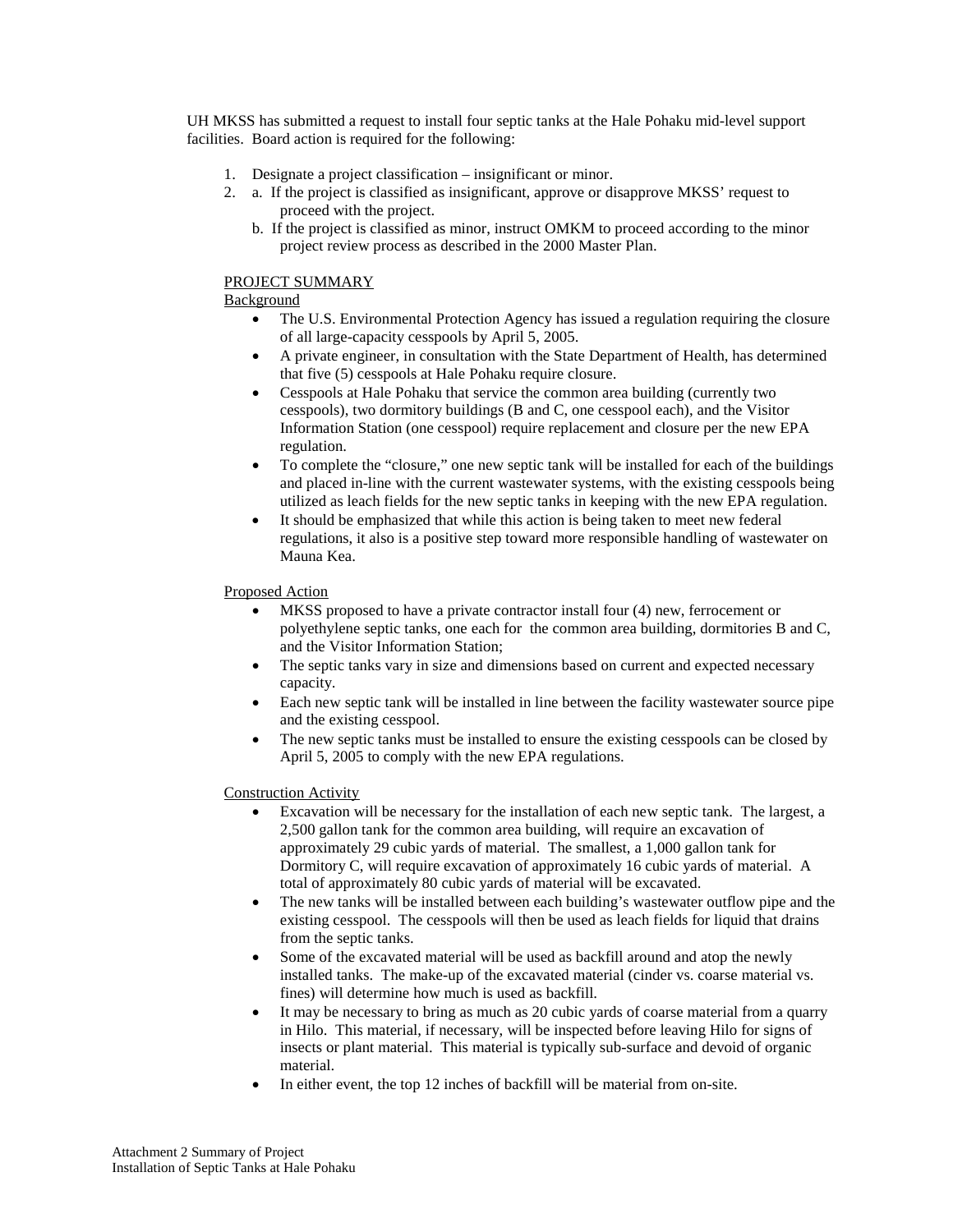- Remaining excavated material may be used for road maintenance on the unpaved portion of the summit access road, depending on size and coarseness.
- Each of the new tank sites is currently accessible by the necessary construction equipment, which will include either a small excavator or a backhoe, and has been previously excavated for the original cesspool installations.

Environmental and Cultural Resource Concerns

- There will be no disturbance to any existing vegetation in the respective construction areas, with the exception of the possible minor disturbance of mamane tree roots for the new tank at the Visitor Information Station.
- There are no surface cultural features in the construction areas. Each site has been excavated in the past; it is not expected that there will be subsurface features.

#### Mitigation Measures

- Contractor(s) and MKSS staff will ensure all construction materials, supplies, and equipment is properly secured at the end of each work day.
- In the event that actions must be taken that are beyond what is described in the Project Description, MKSS will first notify OMKM for consultation.
- In the event that there is an inadvertent discovery of human remains or other suspected cultural feature or remnant, MKSS will halt all work immediately and contact OMKM and the State Historic Preservation Office for consultation and disposition.
- The contractor(s) and MKSS will ensure that all trash and debris are stored properly in the event of strong winds and removed from the site both during and/or upon completion of the project.

#### DLNR Permit

As described in a letter from Dr. Robert McLaren, IfA Associate Director, to DLNR Chairperson Mr. Peter Young, UH IfA believes the proposed project:

- a. Falls within the exempt classes of action set forth in Section 11-200-8, exemption class (3), Environmental Impact Statement Rules; and
- b. Is accessory to the exiting uses permitted under CDUP HA-1430, the UH Conservation District Use Permit for operations at Hale Pohaku; and
- c. As such, the proposed project requires Site Plan approval by the Department.

OMKM concurs with the UH IfA assessment of the project's status with respect to the above described exemptions and permitting requirements. However, DLNR has not as yet issued the permit and OMKM will recommend that the Mauna Kea Management Board action be contingent on DLNR approval of UH IfA's request for Site Plan approval.

#### OMKM Recommendations:

Classifying this project a Minor Project and subject to the Master Plan review process for minor projects.

(It should be noted originally it was OMKM's recommendation for this project to be classified insignificant, but after further review and because of the level of excavation work to be done, OMKM recommends a minor project classification.)

If the Board recommends Minor Project classification, and if the President concurs with the Boards' decision, OMKM will initiate the Minor Project review process.

#### Review Procedures for Minor Projects

The review process involves three phases. Each phase of the review requires approval. However, the Master Plan does not state who makes the approval. Further the Master Plan states the review process for minor projects should be completed within 30 days of the submittal of the review documents.